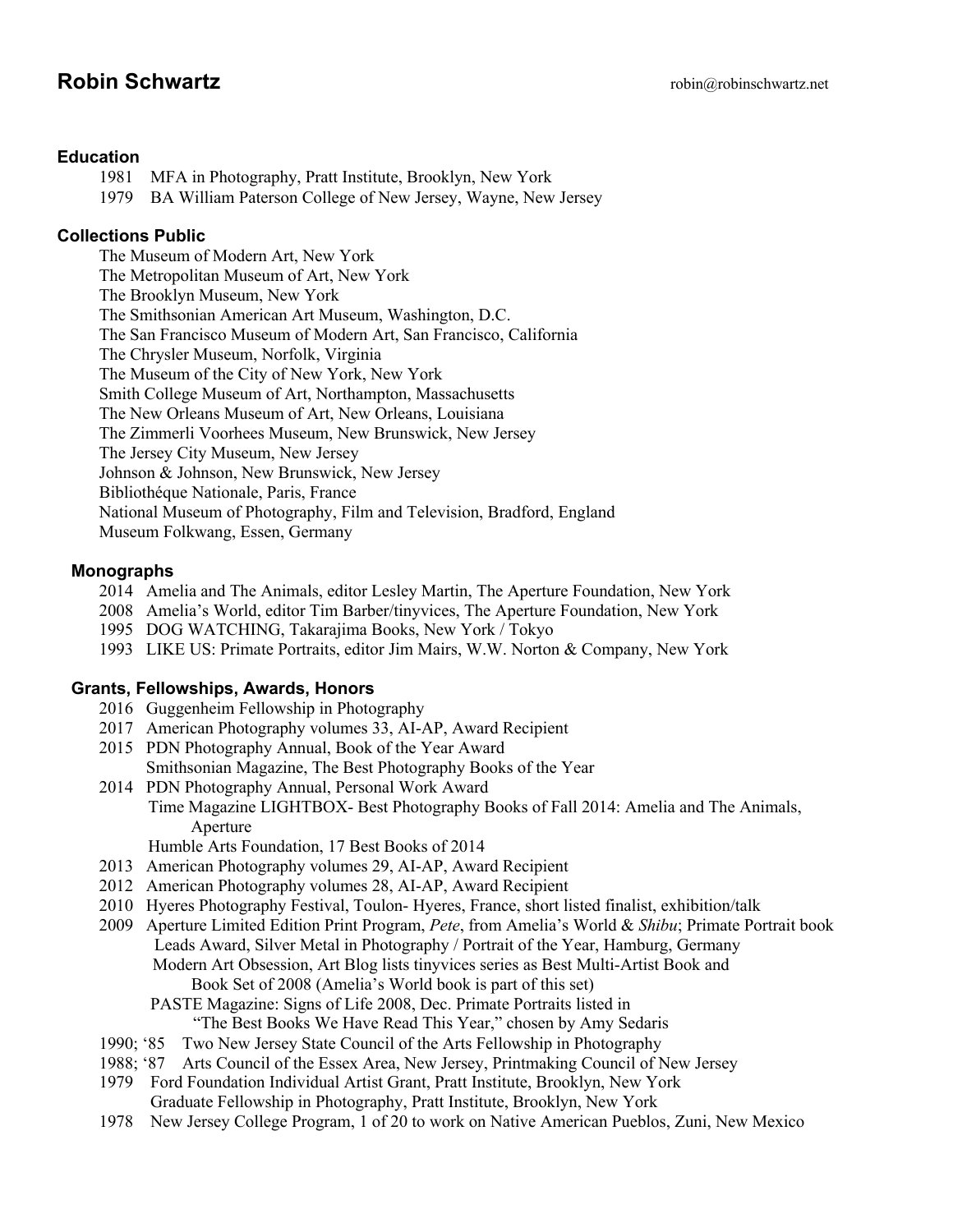### **Invited Artist Lectures and Presentations**

|      | nvited Artist Lectures and Presentations                                                               |
|------|--------------------------------------------------------------------------------------------------------|
| 2022 | Photolux 2022 Festival, International Biennial of Photography, Lucca, Italy, May, the theme is "LOVE". |
|      | 212 Photography Istanbul, Turkey, the theme is "Our Dearest Friends"                                   |
| 2021 | The Heller Gallery, NYC, Zoom panel presentation & discussion, Christina Bothwell's Exhibition         |
|      | Sony Alpha Photographers Interview/Podcast                                                             |
| 2020 | United Nations of Photography Podcast, UK - "What Photography Means To Me"                             |
| 2018 | Indian Photography Festival - Hyderabad, India, exhibition & presentation                              |
|      | FOTO fusion Festival / Workshop, West Palm Beach, Florida, presentation, portfolio reviews, workshop   |
|      | Indian Photography Festival – Hyderabad, India (Sept.), presentation, portfolio reviews                |
| 2017 | New Jersey State of the Arts, TV feature / Interview & utube video                                     |
|      | Head On Photography Festival, Sydney, Australia, 2 presentations, portfolio reviews, exhibition        |
|      | Alice Austen House Museum, New York City, on my Primate Portrait Exhibition                            |
|      | SONY -Alfa Headquarters, NYC - Video - Rescued Dogs, East Village & Adoptees from Hurricane            |
| 2016 | New York Film Academy / NYFA, New York City, by Invitation Nancy Burson                                |
| 2015 | Young Arts Foundation, Maggie Steber/Marie Argo Workshop, Miami, Florida                               |
|      | Palm Beach Art Fair, Florida                                                                           |
| 2014 | School of Visual Art /SVA, Digital Masters Series i3 Ideas, Images, Inspiration, NYC                   |
|      | Photo Alliance at San Francisco Art Institute, CA                                                      |
|      | Paris Photo / Aperture – Amelia and the Animals, Paris, France                                         |
| 2013 | Eddie Adams Workshop, presentation & portfolio reviewer                                                |
|      | David Alan Harvey Workshop presentation                                                                |
|      | DEVELOP PHOTO Workshop, presentation                                                                   |
|      | VOICES OFF – Arles France – Amelia & the Animals                                                       |
| 2012 | National Geographic Magazine Annual Seminar, D.C., Invited Guest Presenter                             |
|      | LOOK3, Charlottesville Festival of The Photograph, Virginia, Master Talk                               |
|      | ANKOR Photo Festival, Cambodia, 2 separate audience presentations:                                     |
|      | Amelia's World and LIKE US: Primate Portraits                                                          |
|      | International Center of Photography, Amy Arbus's Extraordinary Portrait Class.                         |
| 2010 | International Center for Photography, NYC Artist Lecture Series                                        |
|      | Hyeres Photography Festival, France, Artist Lecture                                                    |
| 2009 | B&H Event Space, NYC, Robin Schwartz, Amelia's World                                                   |
| 2008 | Aperture Women in Photography-wipnyc.org, Artist Panel, Presentation                                   |
| 2006 | School of Visual Arts, BFA / MFA, Computer Arts & Design, Interdisciplinary Approach to                |
|      | the Aesthetic of Light                                                                                 |
| 2004 | Pratt Institute, Brooklyn, New York                                                                    |
|      | Hoboken Historical Museum, New Jersey                                                                  |
| 2000 | Hunterdon Museum of Art, Clinton, New Jersey                                                           |
|      | William Paterson University Library, Wayne, New Jersey, Authors' Presentation and Display              |
| 1997 | Brookdale Community College, Lincroft, New Jersey                                                      |
| 1996 | The Brooklyn Museum, NY, Exhibition: Latin American Photography: A Spiritual Journey                   |
|      | Thomas Nelson Community College, Hampton, Virginia,                                                    |
| 1994 | Tisch School of the Arts, New York University, New York                                                |
| 1993 | The Chrysler Museum of Art, Norfolk, Virginia, Primate Portraits                                       |
|      | College of Art and Design, Philadelphia, Pennsylvania,                                                 |
|      | Thomas Nelson Community College, Hampton, Virginia                                                     |
| 1992 | Muhlenberg College, Allentown, Pennsylvania                                                            |
|      | <b>Solo Exhibitions</b>                                                                                |

- 2022 Photolux 2022 Festival, International Biennial of Photography, Lucca, Italy, May, the theme is "LOVE". 212 Photography Istanbul, Turkey, the theme is "Our Dearest Friends"
- 2019 Amelia & The Animals, Photos & Video, Photoville big trailer, NYC, September
- 2017 Alice Austen House Museum, NYC, March May Head On Festival, Sidney, Australia, May-June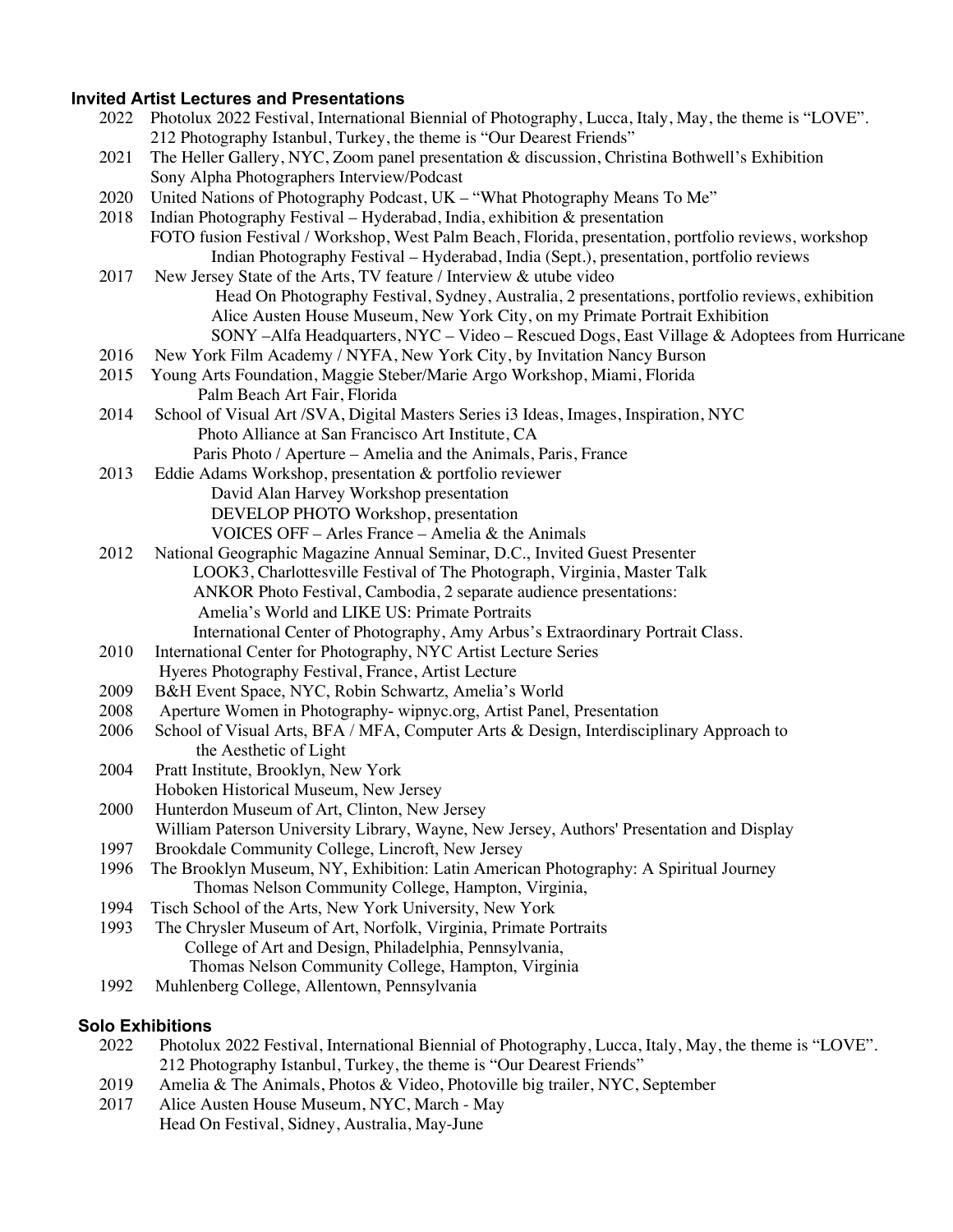- 2016 Head On Festival, Sidney, Australia, April-May 16th China International Photographic Art Exhibition, Zhengzhou, China from May-June LOOK3 Festival of the Photograph, Charlottesville, VA – Time Magazine-LIGHTBOX –LIKE US: VOICES OFF – Photographie: Foto Istanbul Festival, Istanbul, Turkey
- 2015 Westflüegel Gallery + The KEYSTONE AG, Zurich, Switzerland, July September 5
- 2014 THE APERTURE FOUNDATION GALLERY; Exhibition, Keynote Talk and Book signing Amelia and The Animals, Dec. 1, NYC
- 2013 DEHLI PHOTO FESTIVAL 2013, The Nazar Foundation, Visual Arts Gallery of the India Habitat Centre, Prints 9/27-10/11
- 2012 LOOK3 Charlottesville Festival of the Photograph, Charlottesville, VA, June-July GETXO PHOTOGRAPHY FESTIVAL, Amelia's World Prints, Getxo, Spain ANKOR Photo Festival, Siem Reap, Cambodia – 2 Project Projections, Amelia's World Animal Affinity and Like Us: Primate Portraits
- 2008 Tomasulo Art Gallery, Union Community College, New Jersey
- 2007 Safe-T-Gallery, DUMBO Brooklyn, New York
- 2005 Hunterdon Art Museum of Art, Clinton, New Jersey
- 2004 Johnson & Johnson Headquarters, Corporate Gallery, New Brunswick, New Jersey
- 1997 Leica Gallery, Solms, Germany Centro Cultural Casa Vallarta of the University of Guadalajara, Mexico Brookdale Community College, Lincroft, New Jersey
- 1996 Princeton University, Women's Studies Gallery, New Jersey
- 1995 Leica Gallery, New York City 92nd Street Y, New York City
- 1994 Photographic Resource Center, Boston, Massachusetts The Fitchburg Museum, Fitchburg, Massachusetts
- 1993 The Chrysler Museum of Art, Norfolk, Virginia The University of the Arts, Medick Gallery, Philadelphia College of Art & Design, Pennsylvania Glenn Horowitz Gallery, East Hampton, New York
- 1992 Oregon Center for the Photographic Arts, Blue Sky Gallery, Portland, Oregon
- 1989 Westchester Art Workshop Gallery, White Plains, New York
- 1988 Johnson & Johnson Headquarters, Corporate Gallery, New Brunswick, New Jersey, 1 yr. traveling,
- 1987 William Paterson College, Ben Shahn Gallery, Wayne, New Jersey Fairleigh Dickinson University, Teaneck, New Jersey
- 1985 Popular Photography Photo Gallery, New York City

# **Group Exhibitions** – Selected

- 2022 Fotografiska International, "The Pet Show, "Tallinn, Estonia. , 4 photographs The Perth Centre for Photography, Perth, Australia, "Animalis", 5 photographs
- 2021 Fotografiska International, "The Pet Show" Stockholm, Sweden, Oct. 22, 4 photographs The Magic of Seeing: Philip Perkis and his Creative Legacy, Undercroft Gallery, NYC 10th Anniversary of the i3 Lecture Series at SVA, Photoville, Brooklyn, NYC
- 2018 Humble Arts Foundation, Humble Cats from the book, Photoville, Brooklyn, NYC
- 2017 V&A Childhood Museum, London, exhibition and book launch for ABC Photography IN\_OUT Transylvania Photo Festival, National Museum of Art, Cluj, Romania Aperture Benefit Gala & Magnum Photo Print Fundraising Exhibition Center for Photography Northwest, Notions of Home, Seattle, Washington, Auction/Donation
- 2016 LOOK 3, Festival of the Photograph, Charlottesville, VA TIME Magazine projections w/music Houston Center for Photography, Invited Auction Exhibition, February Aperture Benefit Gala and Exhibition, Print Donation Photoville – The Fences – Cats & Fashion – exhibited in Brooklyn, Boston, Atlanta and Santa Fe
- 2015 Drumthwacket Foundation, Princeton, "Inspire: Everyday People Changing New Jersey," New Jersey Heroes: A Project of Mary Pat Christie, 9/23/15-7/27/16 Houston Museum of Fine Arts, 35<sup>th</sup> Anniversary Print Auction/Donation Aperture Benefit Gala and Exhibition, Print Donation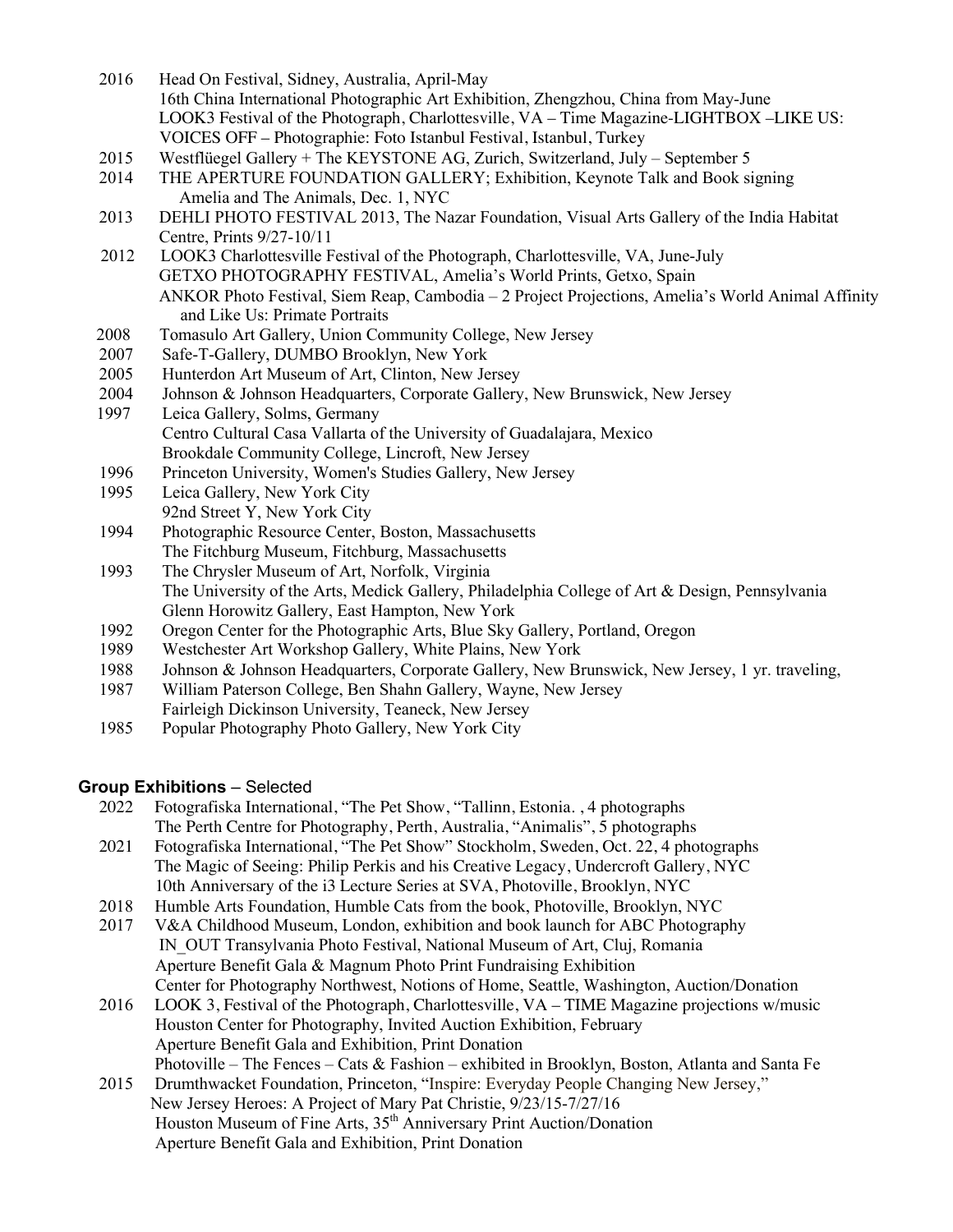2014 The Aperture Foundation, NYC Book-signing, exhibition & Art Fairs, Chicago Art Fair, Pittsburg Art Fair, Paris Photo, France Humble Arts, group show 41, New Cats in Art Photography, www.hafny.org Brookdale Community College: Observing Connections, Photos from the Teaching Collection & Invited NJ Photographers Aperture Benefit Gala and Exhibition, Print Donation 2013 LOOK 3 Festival of The Photograph, Old Metropolitan Hall, Charlottesville, Auction Exhibition The Center for Photography at Woodstock, Photography Now 2013, curator Kira Pollack CLAMPART Gallery, Chelsea, New York, Amelia Photographs on Display Aperture Benefit Gala and Exhibition, Print Donation 2012 Kolle-Bolle Gallery, Lyon, France, Exhibition and Launch Night for PIK Magazine, DOMESTIC Exhibition, 7th edition of the Xavier Miserachs Biennial of Photography, Barcelona, Spain, 2011 Chelsea Museum of Art, The Collector's Guide To Photography, New York City The Aperture Foundation, NYC and traveling, Limited – Edition Print Exhibition, Art Fairs 2010 Pool Gallery, Things Fall Apart, Berlin, Germany Press Picks Slide Show – Photo Month 2010 – Paris France, November 4, Cloître Ouvert, 222 Rue du Faubourg Saint Honoré Foto Week DC Projection at The Corcoran Gallery of Art, by Larissa Leclair and Andy Adams Hyeres Photo Festival, Villa Noailles, Toulon, France, Ten Finalist Photo Exhibition DOMESTIC, Curator Adriana Rinaldi, Espacio Cultural Caja Madrid, Placa Catalunya, n9, Barcelona, Spain and 6th edition of the Xavier Miserachs Biennial of Photography, Barcelona, Spain M+B Gallery, AIPAD Art Fair, New York City Humble Arts Foundation/Affirmation Arts, NYC, 31 Women in Photography, curators Charlotte Cotton & Jon Feinstein 2009 M+B Gallery, PULSE, Miami, December, Florida Stricola Gallery, *Wild Things*, Curator Greg Garry, Soho, New York City Fuse Gallery, *Animalania,* Curator Aliya Naumoff, Lower East Side, New York City Michael Mazzeo Gallery*, ART! FAIR*, Chelsea, New York City Arts Guild of Rahway, *UNDERCOVER—Disguise & Deception*, Curator Donna Gustafson, NJ The Jersey City Museum, *Paper Dolls*, Garcia Gallery, from the Permanent Collection, NJ Haus der Photographie, Deichtorhallen, Visual Leader 2009, LEADS Awards, Hamburg, Germany 2008 New York Photography Festival, DUMBO Brooklyn, May, Curator Tim Barber Aperture Foundation 2008 Benefit & Auction, Chelsea Piers, New York City HIJACKED (book-exhibitions): Australian Centre of Photography, Sidney, Foto Freo Photography Festival, Freemantle, Australia, Neunplus Gallery, Berlin, Germany, Fluctuating Images Stuttgart, Germany 2007 Art Now Fair – Miami Beach, (under the auspices of The Safe-T-Gallery) Jersey City Museum, New Jersey, Permanent Collection Exhibition: Amelia and Nora Tinyvices.com Traveling, Curator Tim Barber; The Gallery Soho: London, Proyectos Monclova: Mexico City, White Flag Project: St. Louis & La Esquina Gallery, Kansas City Soiree Shot '07, Schauspielhause Basel, Steinentorstasse 7, Basel Switzerland, June 2006 Spencer Brownstone Gallery, Soho, NYC, Curator, Tim Barber's: tinyvices.com, traveling; Collette: Paris, Studio Bee: Japan and University of Wisconsin The Armory Show: International Fair of New York, Pier 92, The Spencer Brownstone Gallery booth: Curator Tim Barber: tinyvices.com, Marc Jersey City Museum, New Jersey, Perspective II: Then and Now, Permanent Collection: Plant #2 Ithaca Fine Chocolates Art Bar Artist Exhibition, Ithaca, New York Soiree- Shot '06, Exhibition – Auction, Zurich, Switzerland 2005 Museum Folkwang, Essen, Germany, Animals Looking At Us, A Photographic Natural History, Curator Ute Eskildsen, 10/21/05-1/15/06 & Book Leica Gallery, New York City, Leica: Witness to a Century – Part II, 4/8-5/14 2004 Hoboken Historical Museum, "City Animals," 8/11-12/23 Walker-Kornbluth Gallery, Fairlawn, N.J. "Animal Spirit" 2003 The Morris Museum, New Jersey Arts Annual, 1987 New Jersey State Council Arts Fellowship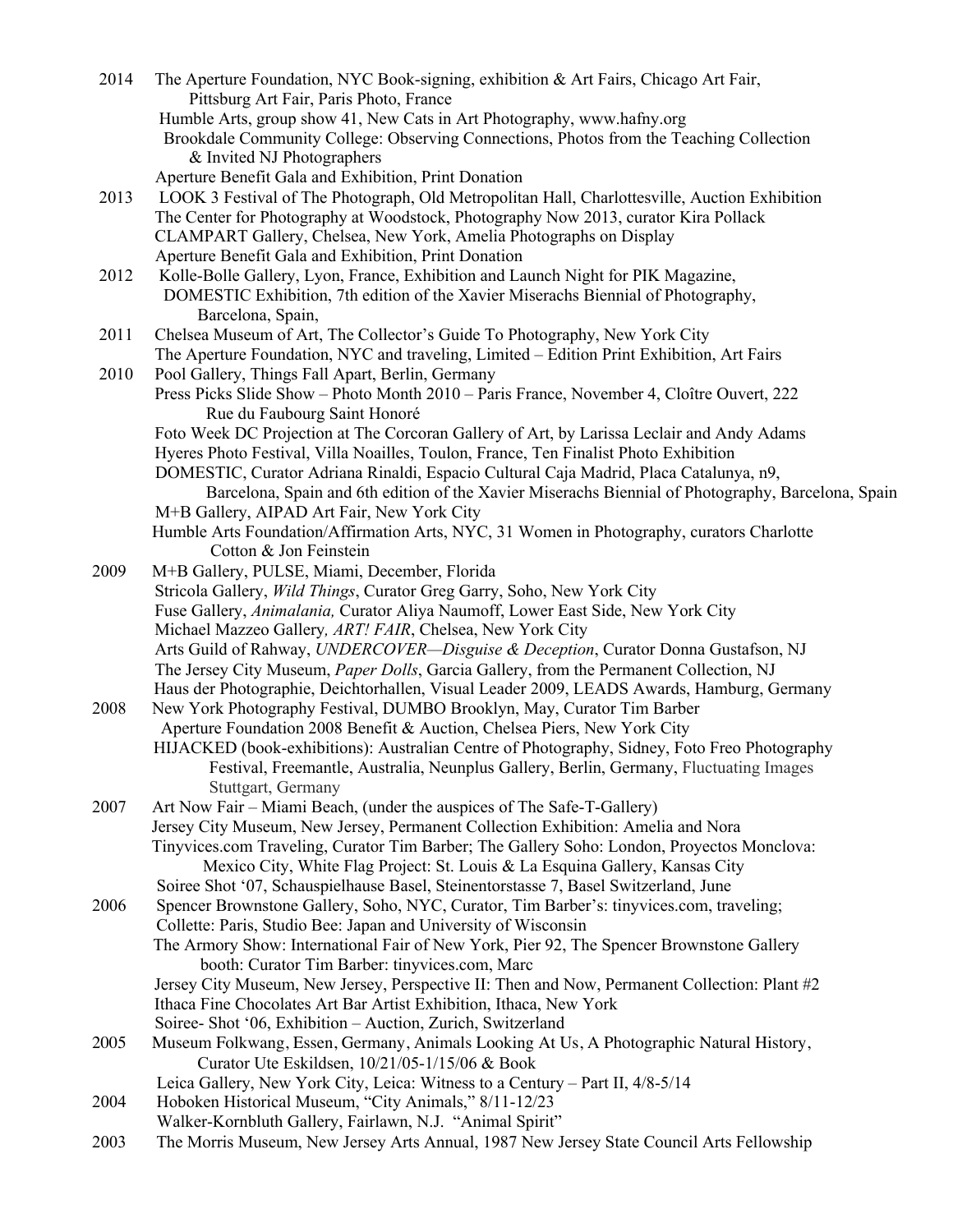- 2000 New Museum of Contemporary Art, NYC, "The Postmodern Animal," by Steve Baker, Faculty of Cultural, Dept. Historical and Critical Studies, University of Central Lancashire, UK Photography: Contemporary Prospects 2000, 11 Photos / Historic Yellow Springs, PA, Stephen Perloff The Dog Museum, St. Louis, 21st-Century Dog (book '97) Looking at Dogs Through the Camera's Eye Milo Foundation Benefit, Berkeley, CA, June
- 1999 Museum of Photography, Film and Television, Bradford, England, "New Natural History" San Francisco Museum of Modern Art, "New Acquisitions," curator Douglas Nickels New Orleans Museum of Modern Art, "Photographs from the Permanent Collection" Keith de Lellis Gallery, New York City "Animals are Funny People Too" Bedford Gallery, Dean Lesher Regional Center for the Arts, Walnut Creek, California The Jersey City Museum, New Jersey, "Farewell, Views from a Distance," From The Collection 1993, "Contacts/Proofs, 1988, Small Impressions, 1997, New Jersey Arts Annual
- 1997 The Monmouth Museum, Lyncroft, New Jersey, "Creature Comforts" Stephen Clark Gallery, Austin, Texas
- 1996 The Brooklyn Museum, Brooklyn, New York, "Latin America Exhibition: A Spiritual Journey" American Fine Arts Gallery, New York, New York, "100 Photographs"
- 1995 The Chrysler Museum of Art, Norfolk, Virginia: Photographers Speak II: from the Collection, Aperture Photos Gallery, San Francisco, California, "Dogs" SUNY Stony Brook Gallery, NY, Oswego, NY, Montclair Art Museum, NJ: "Private Art/Public Art"
- 1993 Sotheby's, New York City, "ASPCA Auction for Animals," The Gallery Three Zero, New York City, POWARS Benefit Exhibition, "Animal Magnetism"
- 1992 Fotofest International Laser Videodisc Library Presentation by Kodak, Houston, Texas Millersville University, Pennsylvania, "Mid-Atlantic Regional Photographers," SPE Conference
- 1991 Frank Martin Gallery, Muhlenberg College, Allentown, Pennsylvania
- 1990 Brooklyn Museum Collection: "The Play of the Unmentionable, An Installation by Joseph Kosuth" New Jersey Center for the Visual Arts, State Council on the Arts Fellowship Exhibition, Summit NJ New Jersey State Museum, Trenton, Stated as Fact: Photographic Documents of New Jersey,
- 1989 Lieberman & Saul Gallery, "Curator's Choice/Woodstock Center for Photography," NYC Kathleen Ewing Gallery, "Dog Show", also in 1988 and 1987, Washington, D.C.
- 1988 Jan Kesner Gallery, "Dog Show," Los Angeles, CA Johnson & Johnson Corporate Headquarters, New Brunswick, NJ "Small Impressions" Kathleen Ewing Gallery, Washington, D.C., "Gardens,"
- 1987 Photo Collect Gallery, Alan Klotz, NYC; "Animals" Montclair Art Museum and the Voorhees Zimmerli Museum, NJ; "Small Impressions" Sorkin Gallery, New York City; "Appearance Magazine"
- 1986 Deuter Art Gallery, Houston, Texas; "Texas Photo Fest" City Without Walls, Newark, New Jersey; "The Political Edge," "URBAN SPIRIT, 1985

# **Publications in Books** – Selected

Women Photograph 2019 Annual

Series of Dreams, edited by Russell Joslin, Skeleton Key Press, 2018 Photographic Center Northwest, exhibition catalog and back cover, 2017 Really Good DOG Photography, edited by Martin Usborne, Horton Mini Press / Penguin Books, 2017 Humble Cats: New Art in Photography, a collaboration bet. Humble Arts & Yoffy Press, 2017 Imaginarium; The Process Behind the Pictures**,** by Claire Rosen, 2017, My photos & text represents a chapter ABC Photography, Tarzipan Books, London edited by Jan von Holleben, 2016 The Americans List, editor Jason Eskenazi, Red Hook Editions, 2016 National Geographic Magazine Book – Getting Your Shot Book: I authored Chapter 5: Photographing Animals, 2015 Photographing Childhood, editor, La Nola Stone, Focal Press, 2011 HAYDEN'S FERRY REVIEW, Arizona State University, 4 Photographs, Amelia's World, Animal Affinity, Fall/ Winter 2011-12, Hijacked, Australian and USA Photographers, editor Mark McPherson, 2008 Dogs We Love, edited by Michael Rosen, thirty-five photographs accompanying dog stories, March 2008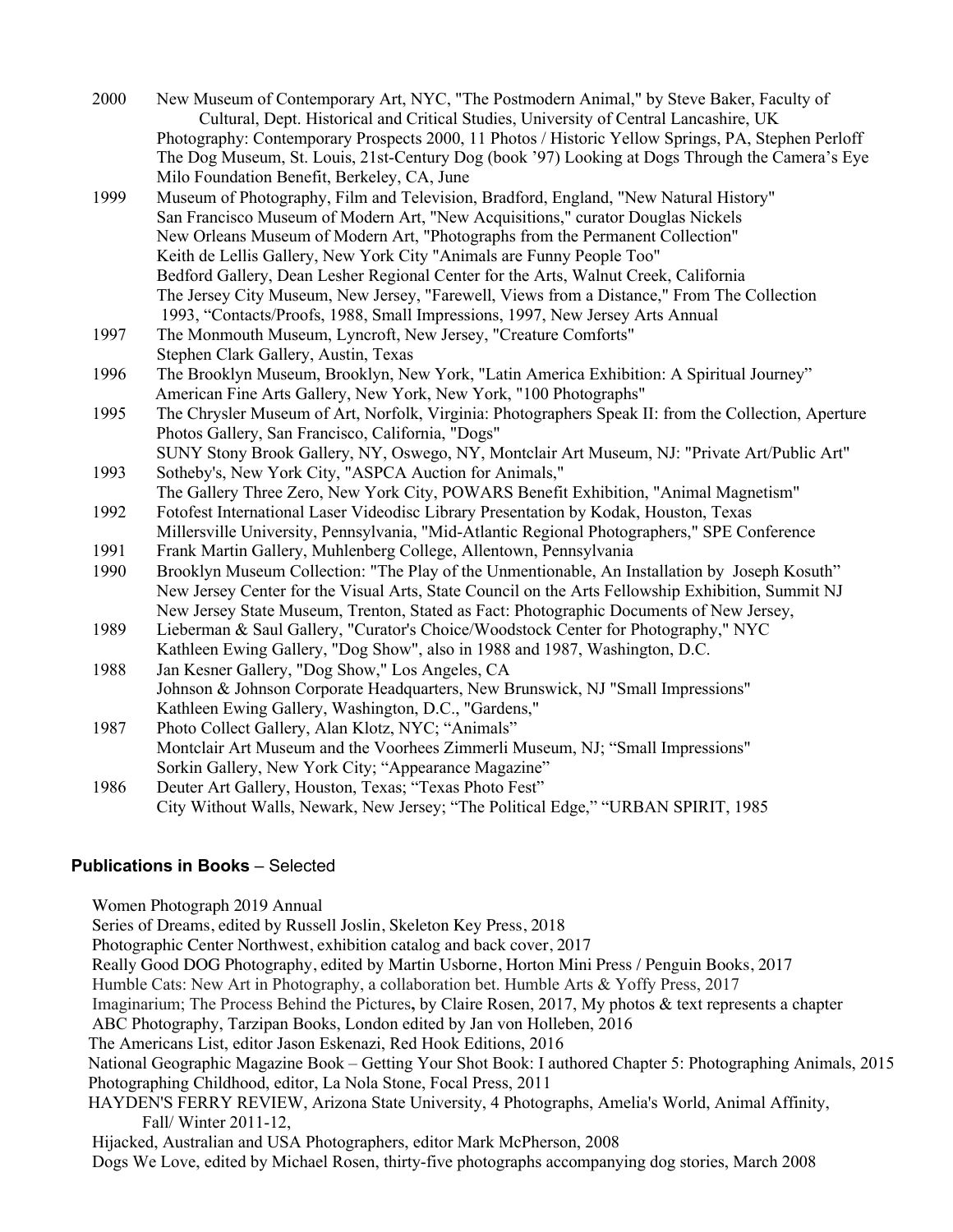The Journal, tinyvices.com, edited by Tim Barber, 2007

"nutzllich - sub-museal", Das fotografierte Tier, Museum Folkwang Essen, Germany, Curator Ute Eskildsen, catalog/Steidl, 2005

- Photographers Speaks: 150 Artists on their Art, The Chrysler Museum of Art / The Aperture Foundation, 2004
- City Animals: A History of Our Changing Relationship with Other Hoboken Residents, by Holly Metz, A Hoboken Historical Museum Publication, 2004

Picturing the Beast: Animals, Identity, and Representation, 2<sup>nd</sup> ed. 2001, by Steve Baker,

Hounds in Leash, the Dog in 18<sup>th</sup> and 19<sup>th</sup> Century Sculpture, a publication by the Henry Moore Foundation, 2000 England, article: *The Refusal of sentimentality in Postmodern Animal Art* by Steve Baker

The Dog, 100 Years of Classic Photography, Ruth Silverman, Chronicle Books, 2000, 5 photographs A Thousand Hounds, by William Merritt & Miles Barth, Tachen, 2000

Twenty First Century Dogs, by Michael Rosen, 2000 Horse People, Writers and Artisan the Horses they Love by Michael Rosen, Artisan Press, 1998, 12 photographs & essay

Photographers Speaks: 70 Artists on their Art, The Chrysler Museum of Art / The Aperture Foundation, 1995 Animal Attractions, by Diana Edkins, Harry N. Abrams, 1995

The Play of the Unmentionable, Installation by Joseph Kosuth, The Brooklyn Museum, book, The New Press, 1992

Appearance Magazine and Book, December 1985, Strays Portfolio, May 1982, 7 Animal Photographs

### **Selected Publications in Magazines & TV links for 2008-2017 on www.RobinSchwartz.net**

BuzzFeed Photo & News, "These Photos Explore the Amazing Relationships Between Humans And Animals, May 17, 2021, Interview and Feature, News and Instagram account. Geo Magazine, KOSMOS featuring an artist, 03-2021 Google Ad for the New York Times Magazine, featured 2019-2021 New York Times Magazine, cover photo and article, The Swai 17, 9-14-19 New York Times Magazine, "A Photographer Who Is at Home in the Zoo, Robin Schwartz's work portrays animals and humans in unusual ways" July 19, 2019 New Jersey State of the Arts, Profile – Public TV segment, 2017 HYPERALLERGIC – The Private Lives of Primates Companions - Exhibition Review, 3-13-17 TIME Magazine – Primate Portraits Exhibition Feature & 16 photos on Alice Austen House Exhibition PDN Photo of the Day Feature, March 6, 2017, Primate Primates Exhibition Review TIME Magazine Feature: Cats at Westminster's Meet The Breeds TIME LIGHTBOX Instagram  $-30$  posts – from Westminster Dog & Cat events. PDN Photo of the Day, Review of A-B-C Photography, Tarzipan Books, http://potd.pdnonline.com/2017/01/44105/#gallery-5 The New York Times Magazine, The Swimming Pigs of the Bahamas, print and blog, March 31, 2016 Vogue Italia, Amelia and the Animals, Interview + Feature by Senior Editor, Alessia Glaviano, 2016 Le Monde, two Amelia & the Animals photographs as a "book supplement" 12.16.16 Le Monde Newspaper, Amelia & the Animals, Reach, 11.26.2016 PDN ANNUAL, MAY 2015 – Book of the Year Award Winner for Amelia and The Animals RAW VIEW - On Contemporary Documentary Photography, 2015, editor Hannamari Shakya, Switzerland, Interview and edit by Cheryl Newman The Ones We Love Magazine, editor Lindley Warren, London, UK, 2015 Four and Sons Magazine – Amelia photos & Interview, Issue 2, Autumn/Winter 2014 Oprah Magazine, Live Your Best Life: Animal INSTINCTS: Photographer Robin Schwartz Captures Daughter's Wild Side, Interview, November 2014 New York Times Magazine, Zoo Animals and Their Discontent, on assignment, 7/3/14 New York Magazine, The Science of Us, "Wild Child: See a Girl Grow Up in Portraits With Animals, 9/22/14 Time Magazine LIGHTBOX – "Best Photography Books of Fall 2014," 9/14/14 Telegraph Magazine, UK, Interview/Photos print, 2 online links, 9/19/14 PDN Magazine – The Costly Business of Photo Book Publishing, re: Aperture and The Amelia and the Animals Kickstarter, 8/2014 PDN Magazine, The Photo Annual 2014 – Award– Personal Story 8/2014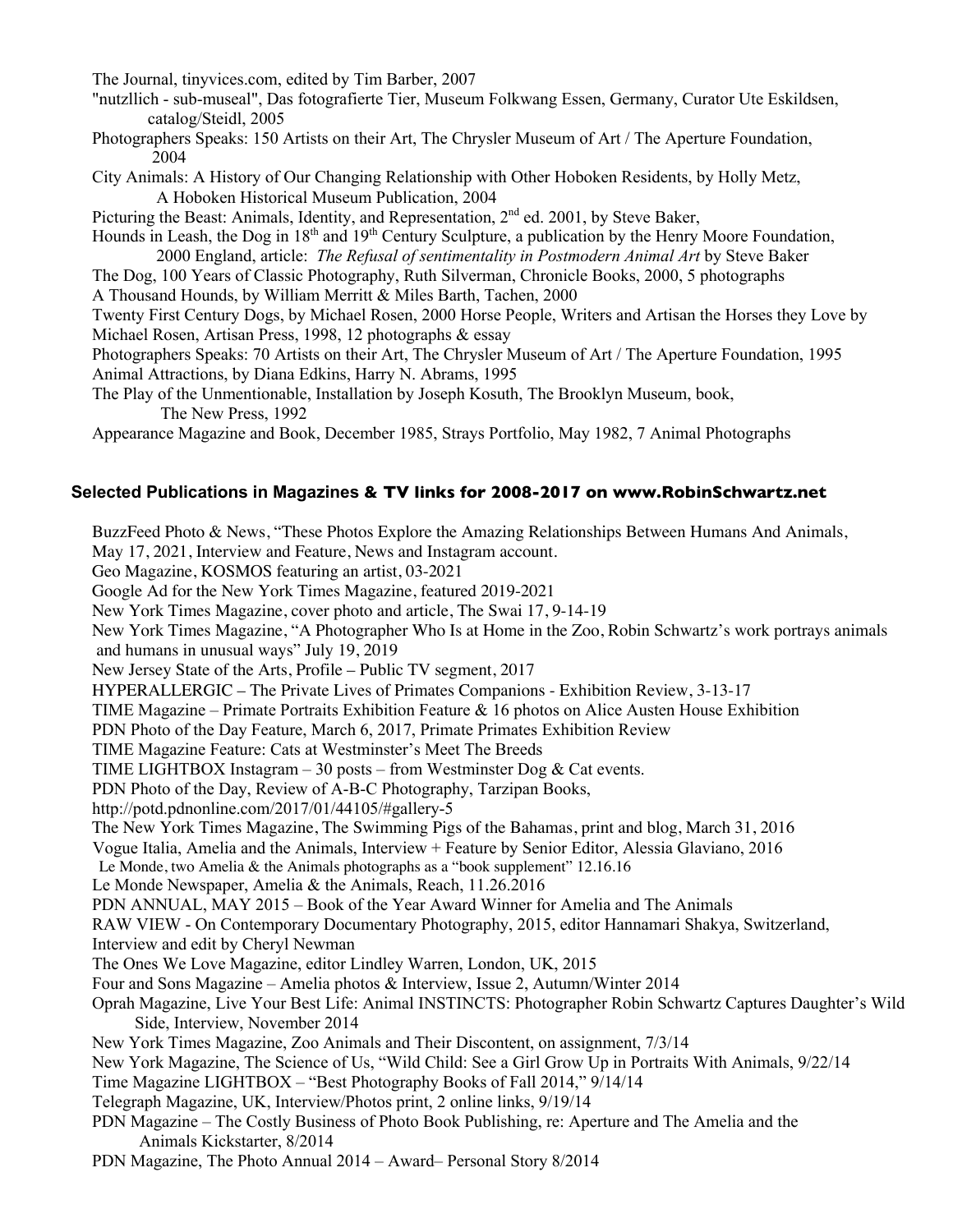CBS/TV – The Photographer's Mothers, frame 9, *My Mother*, 5/10/14 CBS/TV-Mother Photographs daughter with Animals for 12 years, 5/10/14, 14 images My Modern Met – Interview and Feature of Amelia and the Animals Today.com/NBC, 12 Years/ Slide Show & Interview, 6/14 Fast Company Design Blog National Geographic Magazine, Your Shot Created Assignment: EDITOR/CURATOR "The Animals We Love, "6/27/14, 27 photos out of 18,000, & my 2000 comments 3 publications: Final Edit with 3 pages of Editors Notes, Behind the Scene edit & commentary Time Magazine LIGHTBOX, Mary Ellen Mark's Legendary Canine Party, 12/19/13 The New Yorker Magazine, Lena Dunham's A Box of Puppies, accompanying photo, 3/25/13 The New Yorker Magazine, interview and feature, Amelia and The Animals, Culture 3/19/13 APERTURE'S KICKSTARTER –for Amelia and the Animals Book, with 2 videos, 5/14 =+\$30K Graine De Photographe "Amelia et ses animaux par la photographe," 5/9/14 THE  $37<sup>th</sup> FRAME$ , Celebrating the Best of Photojournalism, "Amelia and the Animals"  $1/14$ Time Magazine LIGHTBOX, Mary Ellen Mark's Legendary Canine Party, 12/19/13, on assignment Time Magazine LIGHTBOX, A Glimpse into the World of Dog Couture, 9/5/15. 20 photos, SLATE – BEHOLD, A Mother-Daughter Menagerie, Interview & 11 Amelia photos, 5/1/13 Time Magazine LIGHTBOX and Print – Dog Couture in NYC, 20 photos, captions & Interview, 9/5/13 Dossier Magazine, 11 Amelia Photographs, 7/13 The Guardian Magazine, UK, 12 Amelia photos in print / online, 8/21/13 Feature Shoot, "15 Favorites from the FENCE at Photoville", 9/27/13 & "Robin Schwartz", NJ, 8/20/09 CBS/TV – Amelia on the FENCE, Photoville, Brooklyn, 6/13 Babble.com - Photographer Captures Daughter's Life with Exotic Animals, 25 Amazing Photos of a Little Girl's Intimate Relationships, 2013 La RePubblica, Italy, 20 Amelia photos, 2013 Wirtualna Polska, (kultura.wp.pl), Poland, 11 Amelia photos, 2013 PETAPIXEL, Photographer Captures Her Daughter's Special Bond with Wild Animals, 5/2/13 The New Yorker Magazine, 21 Amelia Photos & Interview, 3/19/13 LENS Magazine, China, 19 photos & interview, 10/12/13 Ca M'Interesse Magazine, France, July 2012, pp. 94-97 PIK Magazine, France, April 2012 New York Times Magazine, LOOK Section Feature, 8 photos, 3/18/12 New York Times Lens Blog Multimedia, 3/16/12 Time Magazine LIGHTBOX, Curators Look Ahead to LOOK3, Amelia, frames 15 & 16, 6/5/12 FlakPhoto – Elijah's Tail – and bio CBS/TV –The Insider TV feature/interview, 3/28/12 View - Stern Magazine, Germany, July 2011 Max Joseph, National Opera of Munich, Kinderseele, December 2010 Esquire Magazine Russia, Animal Affinity, 20 photos, January 2010 Liberation Newspaper, Paris, France, Feature, July 12, 2010 Bang Art Magazine, Italy, Amelia's World Feature and Interview, June 2010 Nido Magazine, Germany, Amelia's World Feature and Interview, April/May, 2010 My Metropolitan Met, Monkey Love, 11 Photos by Robin Schwartz 2/18/09 Carne Magazine, Argentina, Issue 1, Amelia's World, newsletter@carnemag.com, December 2009 Bertha Magazine, Argentina, Issue 8, Fall 2009 FOAM Magazine, Fall 2009/ #20, On My Mind, p. 21 PDN, The Fine-Art Issue, July 09, The Digital Curator, pp. 34-37, photo O Oprah Magazine, June 2009, pg. 29, Deer Line Photo from Amelia's World FOTO8, June 19, 2009, England, Book Review, p.158, photo of book Marie Claire Latin America, March 2009, Amelia's World Feature & Interview Chief Magazine, Brooklyn, New York, Issue 16, Interview and Photographs, Amelia's World The Outlook Magazine, Shanghai, China February 2009, Amelia's World Feature & Interview The British Journal of Photography, The Professionals' Weekly, February 2, 2009, "Girls World," Review of Amelia's World Purpose Magazine, Online and Projection, # 8, France, Projected at Festivals Hyeres and Voies Off: 2009 Hot Shoe Magazine, England, 12/ 08-1/09, Hot Books – New Releases, Amelia's World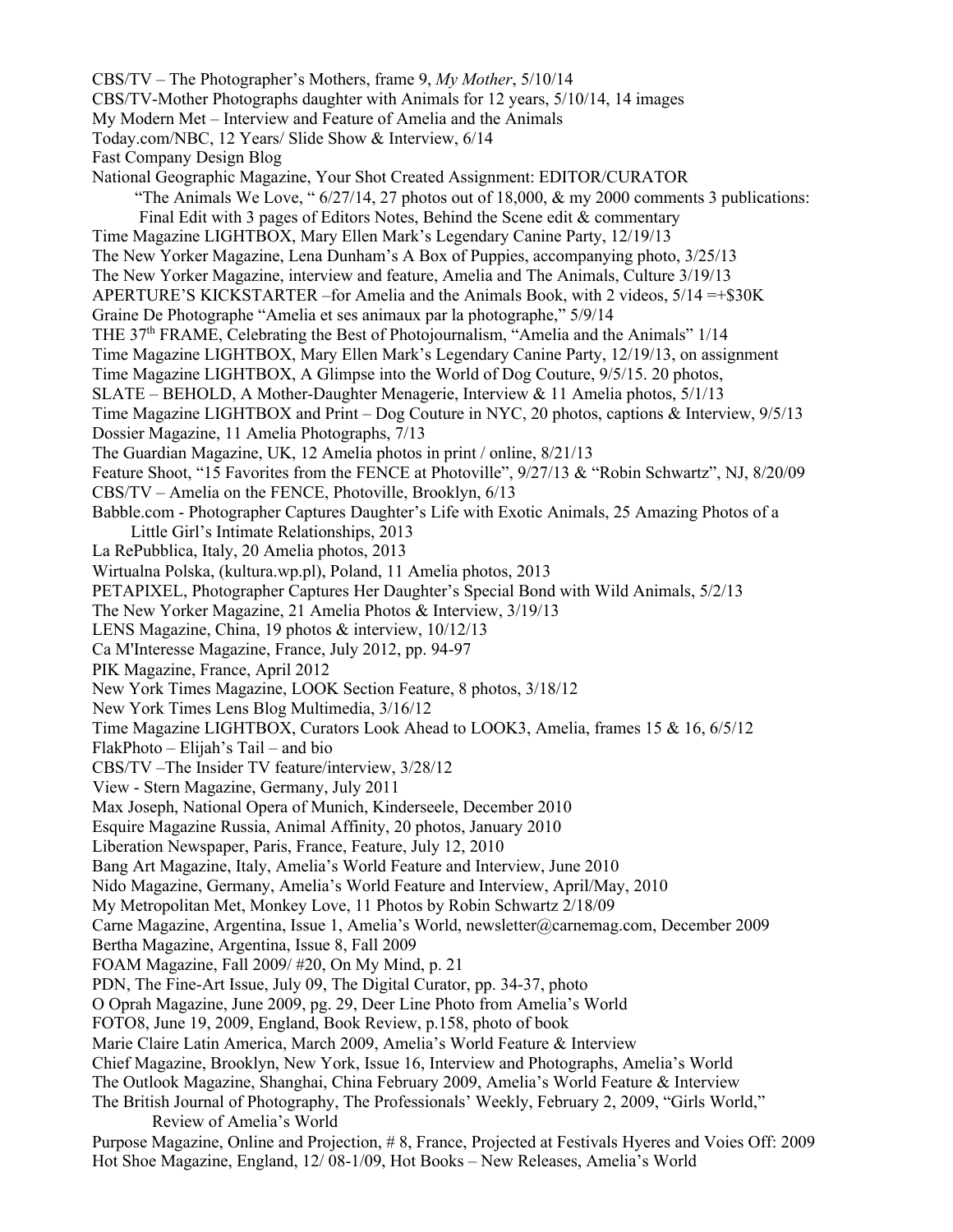Vision Magazine, Beijing, China, December 2008, Amelia's World, 7 photos & Interview Chillzine Magazine, Seoul, Korea, Amelia's World Photographs, July 2008 Photo China, Honorary Magazine of China Academy of Arts, Ministry of Culture, People's Republic of China, June 2008, pp. 82-89. Juxtapoz Art & Culture Magazine, Photo Issue, May 2008, Amelia's World Photo 3 Marie Claire Magazines: China April '08, Hong Kong, Taiwan, May '08, Amelia's World Portfolio/Interviews H Magazine, Barcelona, Spain, August 2008, Amelia's World Feature & Interview Dummy Magazine, Berlin, Primate Portraits Portfolio, March 2008 Preen Magazine, Primate Portraits Portfolio March 2008 Design Times Newspaper, Cape Town, South Africa, Amelia's World Portfolio, April 2008 UnSeen Magazine, Online, Australia, Photographs and Interview, 9/2008 FADER Magazine, 50<sup>th</sup> Anniversary, Solid Gold Review, Documentary Photography 12/07 FADER Magazine, Arabber Portfolio and Interview, 10/06, Amelia Portfolio and Interview, 4//06 SHOTS Magazine, Issue 93, The Amelia Portfolio and Interview, Fall 06, and Shots 86, Winter 2004 Sunday New York Times, New Jersey Spotlight, August 14, 2005, interview, review Star Ledger, Reviews: 3/08, 9/15/05, 1/5/03, 10/2/04, 5/14/95, 7/25/93 Princeton Packet, Time Off, August 11, 2005, interview, review, photos Studio Photography & Design, Feb. 2000, interview/photos of Keith DeLellis Gallery NYC exhibition New Orleans Times-Picayune Newspaper, 1Oct.22, 1999, New Orleans Museum of Art, review of Permanent Collection Diablo Magazine, fall 1999, Bedford Gallery, Walnut Creek, California, Exhibition Review Sunday New York Times, Defenders of a Kingdom Long Swept Aside, Art & Leisure, 2/2/97, pgs. 37 photo and 43¶ Schwarzweiss 12 Magazine March 1997, Germany, 10 photos, article on Leica Gallery exhibition Outtakes Magazine, editor Peter Howe (LIFE), Pack Journalism, ten stray dog photos & essay, spring 1995 Entertainment Weekly, book review, DOG WATCHING 5/5/95 Sunday New York Times, NJ section, Rabbit Gallery, New Brunswick review, 10/1/95, photo Leica View, book review, DOG WATCHING, summer 1995, vol. 6, #1; p.12 The Virginia Pilot Newspaper, May 6, 1993, Review, The Chrysler Museum of Art, solo exhibition, Primates ELLE Magazine, December 1993, "First Column"; pg. 62 Photo District News Magazine, August 1993, The Book Report, profile, pp. 75-77 People Magazine, August 16, 1993, LIKE US: Primate Portraits book review, p.35 Entertainment Weekly, book review: LIKE US: Primate Portraits, 7/21/93 The Photo Review, vol. 16 #4, fall 1993, Book Review, & Vol. 12 #3, summer 1989 Interview Magazine, March 1991, five photographs from Primate Portrait Series and interview Los Angeles Times, 12/2/88, Jan Kesner Gallery review & photo

#### **Academic Employment**

|           | 1990 - Present William Paterson University of New Jersey, Professor, Art Department, Photography |
|-----------|--------------------------------------------------------------------------------------------------|
| 2014      | ICP / International Center for Photography, New York, Faculty                                    |
| 1985-1992 | Adjunct Photography Instructor; Rutgers, Newark, NJ, Muhlenberg, PA, Jersey City State           |
|           | College, NJ, Fairleigh Dickenson University, Teaneck, NJ, Westchester Art Workshop/              |
|           | Westchester Community College, White Plains, NY, Bronx Community College, NY                     |
| 1981-1982 | Teaching Assistant, International Center of Photography, New York                                |

## **Selected Editorial and Commercial Employment / Clients**

Curator/Editor National Geographic Magazine, Your Shot Assignment & Book: Getting Your Shot Freelance Photographer New York Times Magazine, The New Yorker Magazine, National Geographic Magazine 3Q, New York Magazine, Time Magazine LIGHTBOX, Philosophie (France), LIFE Magazine, Stern/Germany, Sports Illustrated, The Bark Magazines Film Production; David Kelly Productions, Turner Cinema (Nora Ephron)